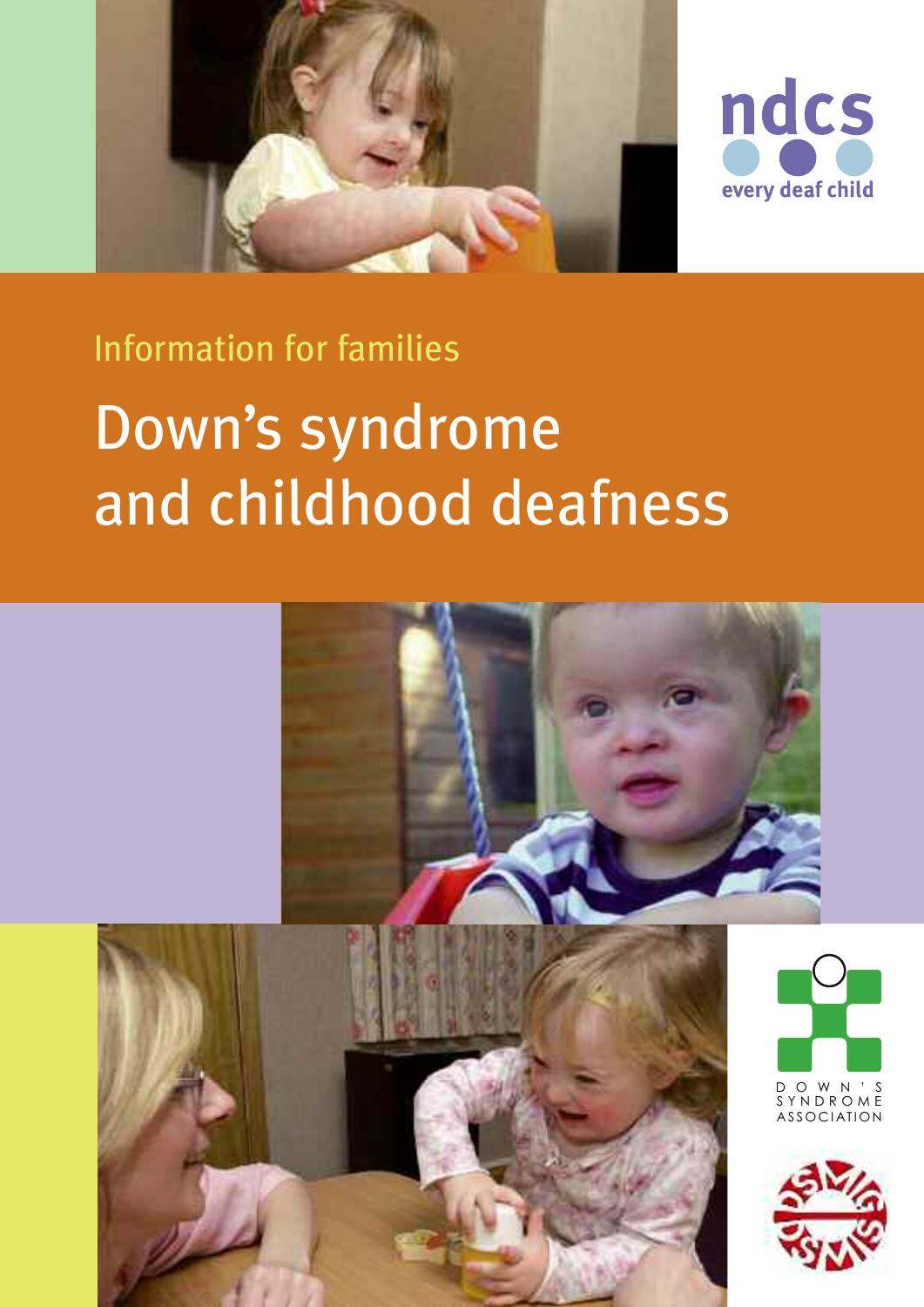Our vision is of a world without barriers for every deaf child.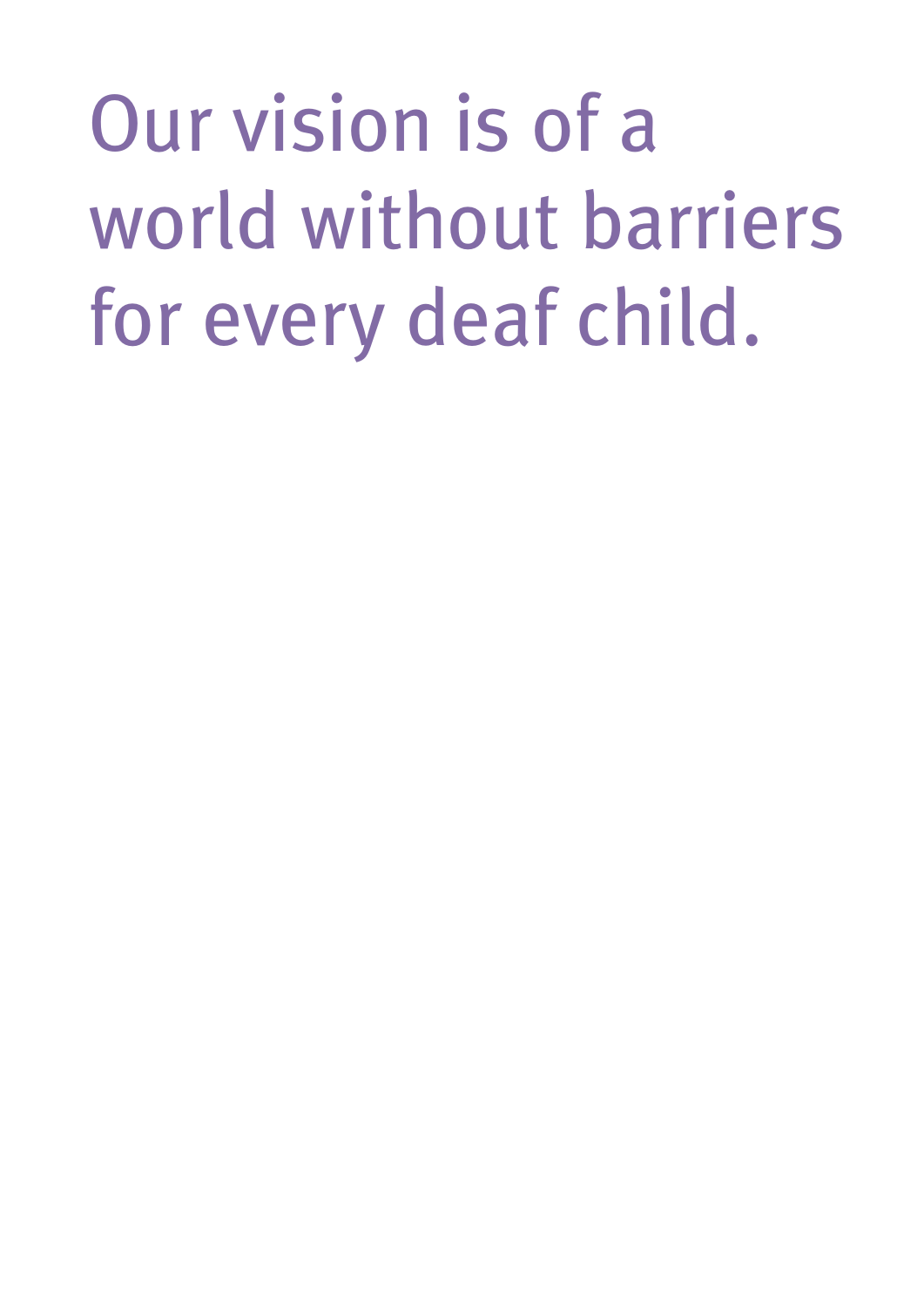# **page Content**

# **2 Introduction**

# **2 The ear and how it works**

- Conductive deafness
- Sensori-neural deafness
- Mixed deafness

# **3 Glue ear**

- Antibiotics, antihistamines and decongestant medicines
- Grommets
- Alternative treatments for glue ear

# **5 Other things that can affect the hearing**

- Wax
- Middle-ear infections
- Cholesteatoma
- Hyperacusis

# **6 What should I do if I am worried about my child's hearing?**

# **6 How is hearing tested?**

- Objective hearing tests
	- Otoacoustic emissions (OAE)
	- Auditory brainstem response (ABR)
- Behavioural tests
	- Visual response audiometry (VRA)
	- Pure tone audiometry (PTA)
	- Bone conduction
- Speech discrimination tests
- **8 Tympanometry**
- **8 Tips on getting the best results from hearing tests**
- **8 What do the results of the hearing test mean?**
- **9 Will my child's hearing change over time?**

# **9 What can be done to help?**

- Specialist support services
- Hearing aids
- Wearing hearing aids and glasses together
- Tips for getting children to wear hearing aids
- Bone conduction and bone anchored hearing aids
- Cochlear implants
- Radio aids
- Soundfield systems

# **14 How will I communicate with my child?** • Communication tips

**15 Where can I get more help?**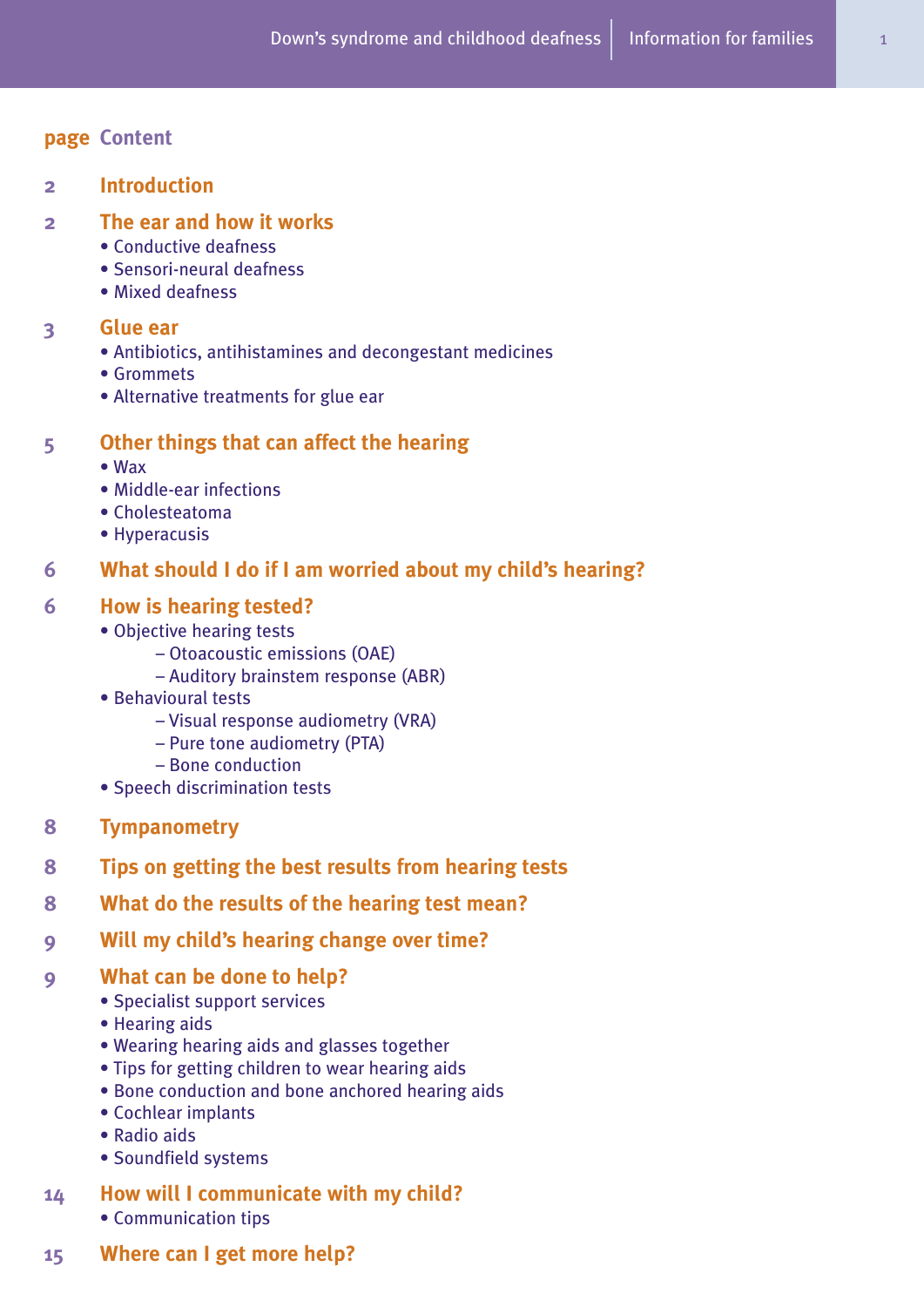# **Introduction**

All children use what they see and hear around them to learn about their world and to develop communication and language skills. Good hearing plays an important role in developing speech skills. Children with Down's syndrome all have some degree of learning disability, and at birth it is impossible to tell what degree that is. Many children with Down's syndrome also have some degree of deafness. Deafness that is not diagnosed or managed can have a negative effect on a child's social and language development, especially if a child has a learning disability. This booklet explains about different types and causes of deafness, how hearing is tested, what the results of a hearing test mean, and how deafness can be managed or treated.

If you would like more information about any of the topics covered in this booklet, phone our Freephone Helpline on **0808 800 8880** (voice and text), send an email to **helpline@ndcs.org.uk**, or visit our website at **www.ndcs.org.uk**.

For more information on Down's syndrome, phone the **Down's Syndrome Association** on **0845 230 0372**, send an email to **info@downs-syndrome.org.uk** or visit their website at **www.downs-syndrome.org.uk**.

For other sources of information go to p15 'Where can I get more help?'

We use the term 'deaf' to refer to all levels of hearing loss.

We have produced this booklet with The Down's Syndrome Medical Interest Group (UK) and The Down's Syndrome Association. We are grateful to Mr Patrick Sheehan, Consultant Paediatric Otolaryngologist, and the Audiology Department at The ENT and Hearing Clinic for Children with Down's syndrome at Manchester Children's Hospitals, for their help in preparing this booklet.

# **The ear and how it works**



#### **There are different types of deafness.**

**Conductive deafness** is when sound cannot pass efficiently through the outer and middle ear to the inner ear (cochlea and auditory nerve).

The most common type of conductive deafness in childhood, and in those with Down's syndrome, is caused by 'glue ear'. There is more information on glue ear in the next section.

**Sensori-neural deafness** is caused by a fault in the inner ear (most often because the hair cells in the cochlea that turn sound waves into electrical signals are not working properly) or the auditory nerve (the nerve that carries the electrical signals from the cochlea to the brain). Sensori-neural deafness is permanent. A very small number of children with Down's syndrome are born with this type of deafness and some develop sensori-neural deafness as they get older, particularly through adolescence and into adult life. About 10% to 15% of children with Down's syndrome have sensori-neural deafness.

**Mixed deafness** is when children who have sensori-neural deafness also have conductive deafness.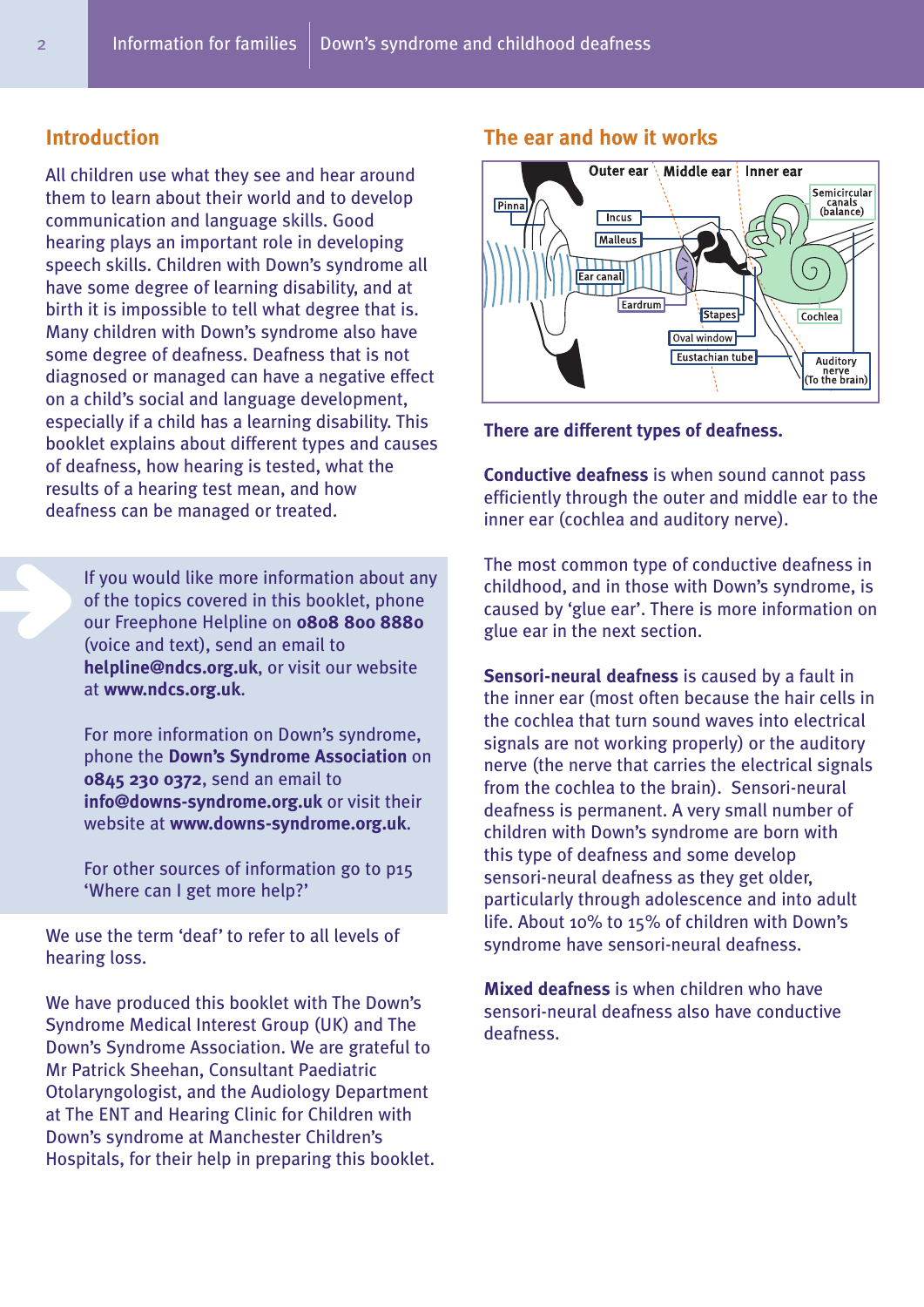# **Glue ear**

Glue ear is a build-up of sticky fluid in the middle ear. For the ears to work properly the middle ear needs to be kept full of air. The eustachian tube usually keeps the middle ear full of air. It runs from the middle ear to the back of the throat. In children, this tube is not as vertical and wide as it will be when they get older. As a result, it doesn't work as well. In children with Down's syndrome, this tube can be particularly narrow. If the eustachian tube becomes blocked, air cannot enter the middle ear. When this happens, the cells lining the middle ear begin to produce fluid. With fluid filling the middle ear, it becomes harder for sound to pass through to the inner ear and sounds become more muffled.

About 60% to 70% of children with Down's syndrome have a conductive deafness caused by glue ear. Glue ear sometimes causes pain or ear infections. For most children glue ear is a temporary condition and they grow out of it by about the age of eight as their eustachian tube and other cavities grow larger. However, children with Down's syndrome often get glue ear before the age of one and because their eustachian tubes stay small throughout their life, it may last to the age of 10 or even longer. For this reason a 'wait and see' policy is not recommended. Depending on the child and the degree of deafness caused by the glue ear, several options are available.



# **Antibiotics, antihistamines and decongestant medicines**

If the glue ear seems to be triggered by an ear infection, or by repeated infections of the respiratory tract (the breathing passages), your doctor may prescribe a six-week course of low-dose antibiotics. This may be combined with a decongestant medicine to dry up the fluid being produced. For some children this clears up the problem so that no further treatment is necessary. Some may benefit in the short term but need a further course of antibiotics the next time they get an infection. For those waiting for grommets to be fitted, this treatment is sometimes a useful measure to keep the problem at bay and improve hearing until the operation can be done.

Decongestants are usually given as medicine (such as Sudafed). Nose drops (such as Otrivine) are not recommended for long-term use and can lead to too much mucus being produced once the immediate effect of the drops wears off.

Evidence suggests that antihistamines are not effective in managing glue ear in children with Down's syndrome.

#### **Grommets**

If glue ear does not respond to antibiotics or clear up by itself in a few months, an operation to clear the fluid from the middle ear may be recommended. Under a general anaesthetic, the eardrum is punctured with a very fine instrument and the fluid sucked out. A grommet (a tiny plastic tube sometimes called a ventilation tube) may be inserted into the hole to keep it open for a while. This will help air to circulate to prevent further fluid from building up. It stays in the eardrum for about six to eight months (on average) and then the eardrum naturally pushes it out and the hole heals by itself. Sometimes larger tubes called T-tubes are used. These stay in the ear longer. The grommet can easily be removed from the ear canal, in the ENT clinic, or it may fall out unnoticed, in a lump of wax. You do not need to look for the grommet, or consult your GP, unless you have problems. Your ear, nose and throat clinic and audiology department will usually check your child's grommet and hearing around three to six months after the operation.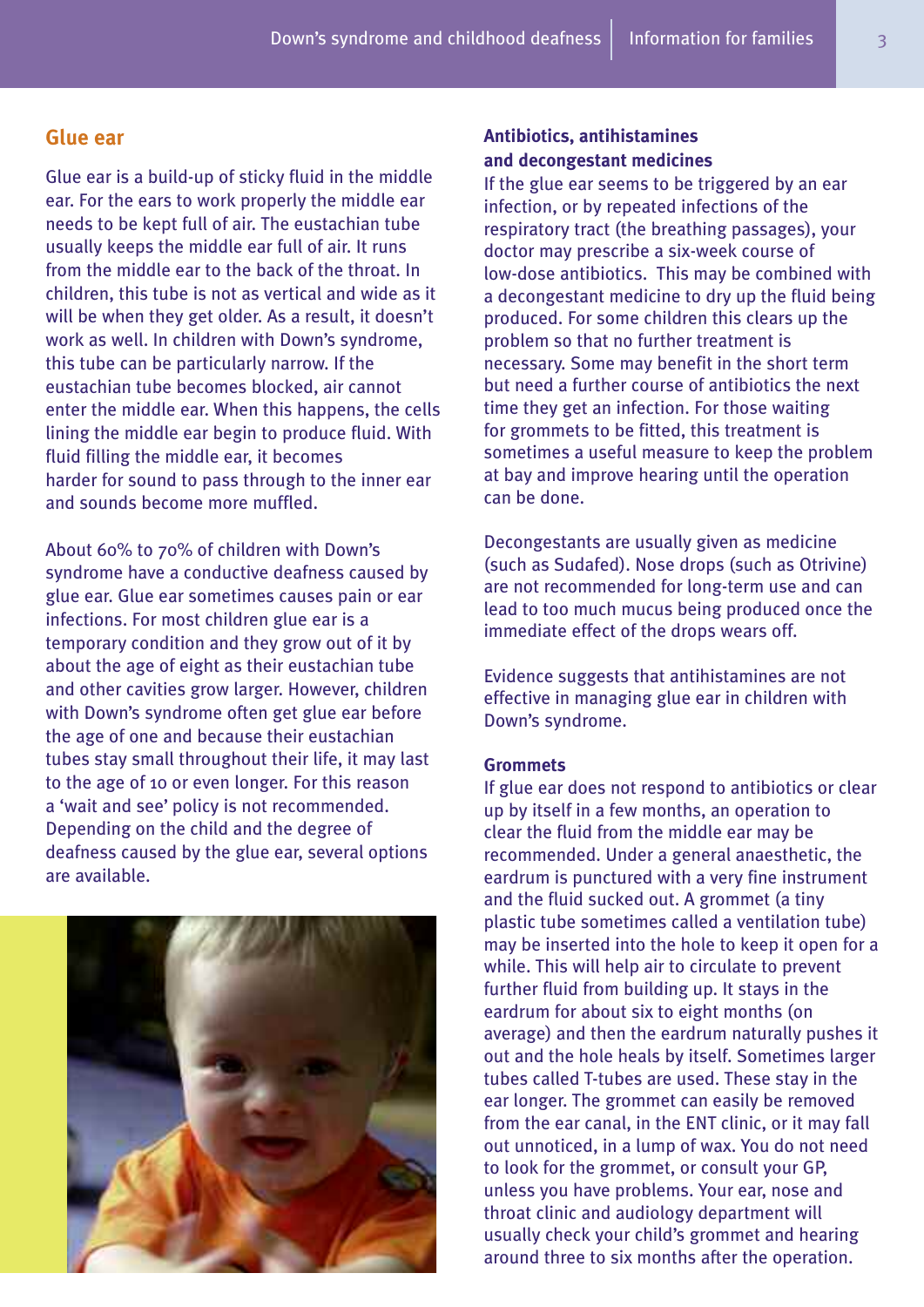Sometimes, removing the adenoids is also recommended. Adenoids are fleshy pads at the back of the nose and throat area. If they enlarge they may block the end of the eustachian tube. Removing the adenoids may mean that the child is less likely to get glue ear again once the grommets have fallen out.

These operations can occasionally be difficult or impossible in young children with Down's syndrome because the ear canal may be so narrow that the surgeon cannot operate. In this situation hearing aids may be helpful until the child is a little older and the operation to insert grommets can be performed.

For about one in five children without Down's syndrome who have had grommets, glue ear comes back again. This may mean that further grommets need to be fitted. This is much more likely in children with Down's syndrome but, because the glue is more sticky, the grommet itself often becomes blocked and the improvement in hearing may be short-lived. It is possible to put grommets in about three times, but it is not good practice to perform repeated grommet surgery because every time one is put in, the eardrum has to be punctured. And every time one falls out, it leaves a tiny scar. Because of this, some ENT doctors and audiologists recommend hearing aids as the preferred treatment for glue ear in children who have Down's syndrome. It is very important that an ENT doctor regularly monitors the glue ear, even if it is not being treated with grommets, to check for possible complications from the glue ear. For more information about hearing aids, go to page 9.



#### **Tips for children with grommets**

If your child already has grommets the following tips may be helpful:

- Some surgeons recommend that children do not swim while they have grommets in. This is because the grommets allow water to get into the middle ear and a small percentage of children with grommets may develop ear infections as a result. Other surgeons allow swimming with some precautions. If your child's surgeon says that your child is allowed to swim, the following simple precautions are helpful.
	- •Try to stop your child from diving or jumping into the water as this forces water through the grommet into the middle ear. If you can, try to get your child to wear a swimming cap when swimming.
	- •Don't take your child swimming for at least three weeks after the grommets have been fitted, to allow for the operation site to settle down.
	- •Do not let your child swim in lakes or pools that do not have chlorine in them. The water in these places usually contains bacteria and infection is more likely.
- Soapy water is more likely to pass through the grommet into the middle ear. If the water is dirty it will infect the middle ear. When bathing your child, wash their hair first before washing their body so the water is not too soapy, and rinse the hair off in clean running water. Then put a shower cap on your child. This way the child can play in the bath without getting dirty soapy water in the ear.

Remember that grommets are ventilation tubes and not drainage tubes. **Any discharge (leak) from the ear is abnormal.** For a couple of days after the operation, there may be a discharge (occasionally bloodstained). This is usually because the surgeon placed antibiotic drops in the ear at the time of the operation. After the first couple of days there should not be any discharge. If there is see your GP for advice and antibiotic drops. Any prolonged discharge from the ear should be assessed by your ENT doctor.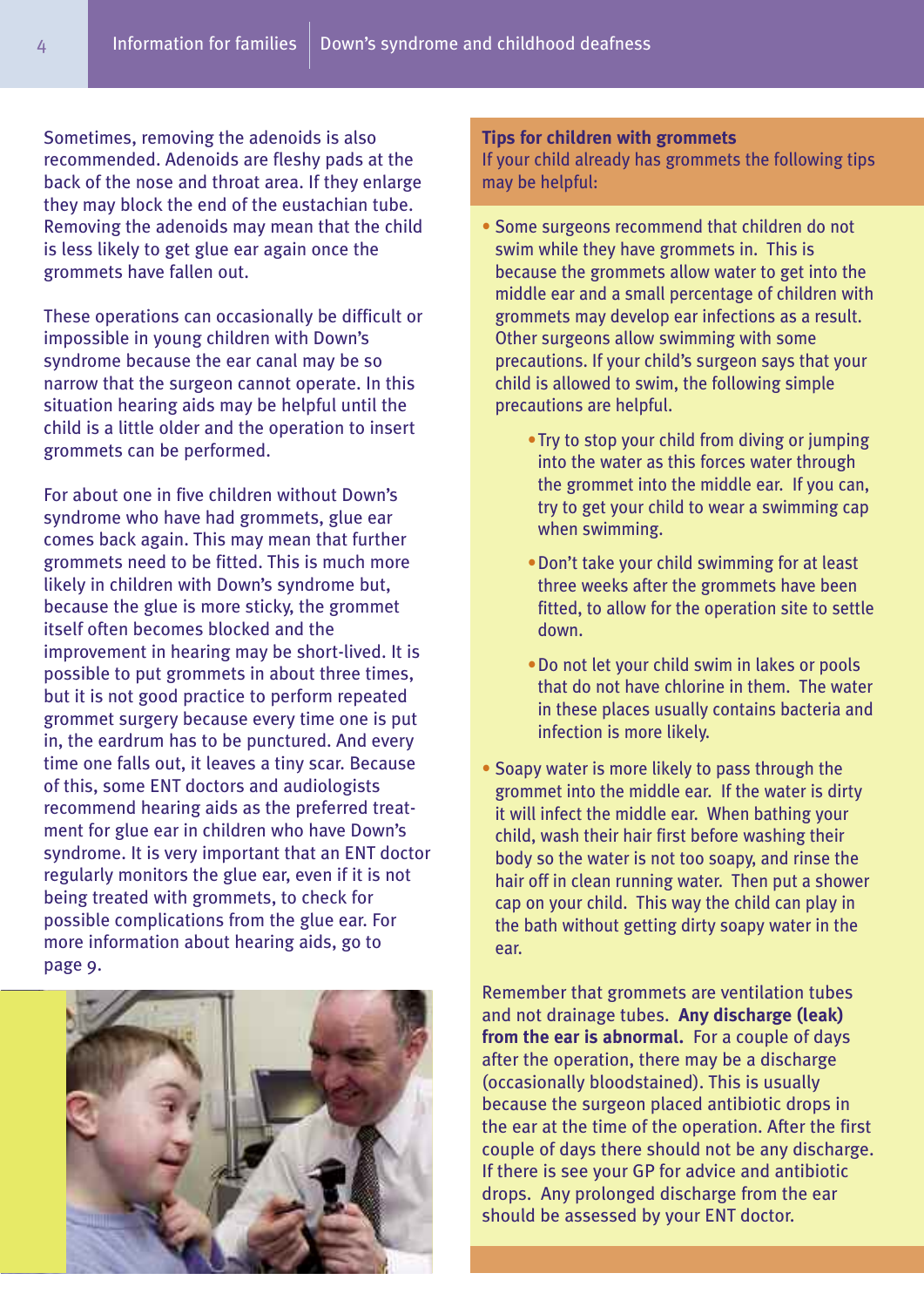#### **Alternative treatments for glue ear**

Some parents have found that adjusting their child's diet can help reduce the amount of mucus they produce and so reduce the effects of glue ear.

There is also a range of alternative treatments that may help glue ear. On the whole, there is very little scientific research available to support them.

> **If you would like more information** about diet or the alternative treatments available, download the factsheet *Treatments for Glue Ear* from our website at **www.ndcs.org.uk.**

# **Other things that can affect the hearing**

#### **Wax**

Wax is a common problem for children and adults with Down's syndrome because it easily blocks the narrow ear canals and can cause hearing difficulty. For children who use hearing aids, wax can cause feedback (a whistling noise). You can buy ear drops for wax removal but when the ear canal is very narrow, it can easily become even more blocked by the drops and wax combining. It is a good idea to ask your audiologist to check your child's ears every four to six months and arrange for wax to be removed by your ENT doctor if necessary.

# **Middle-ear infections**

Middle-ear infections are common in children. The most common is acute otitis media which causes severe earache and a high temperature. Most infections clear up without any long-term effects once they are treated with antibiotics. However, sometimes repeated infections can cause the eardrum to weaken and could eventually leave a permanent hole (perforation). A hole in the eardrum exposes the middle ear. It can then easily become infected leading to long-term discharge from the ear.

Sometimes longer-term problems can arise. They can lead to a second and more serious form of middle-ear disease known as chronic otitis media. Chronic middle-ear disease is usually associated with a smelly discharge from the ear and deafness, but rarely pain.

It is important that you see your doctor if your child has a discharge from their ear. Most infections clear up with a course of antibiotics, but if infections become frequent or long term it is important that your child sees an ENT doctor to examine the ears.

#### **Cholesteatoma**

Cholesteatoma is a cyst or pouch of skin within the ear. It is usually due to repeated infection, which causes skin to grow inwards from the eardrum. The first sign may be a persistent smelly discharge from the ear. If left untreated, it could get bigger and destroy the delicate bones within the middle ear and so cause permanent deafness. So it is necessary to remove the cholesteatoma before it can cause damage. If they have a chronic discharge from the ear over a long period it is very important that your child sees an ENT doctor for assessment and advice.

#### **Hyperacusis**

Hyperacusis is sensitivity to noise. Studies have shown that a few children with Down's syndrome are particularly sensitive to noise. These children may be distressed in some situations especially when there is a lot of background noise. If this seems to be a problem, discuss this with your child's audiologist.

> **There is also more information** about hyperacusis on the Tinnitus and Hyperacusis website at **www.tinnitus.org.**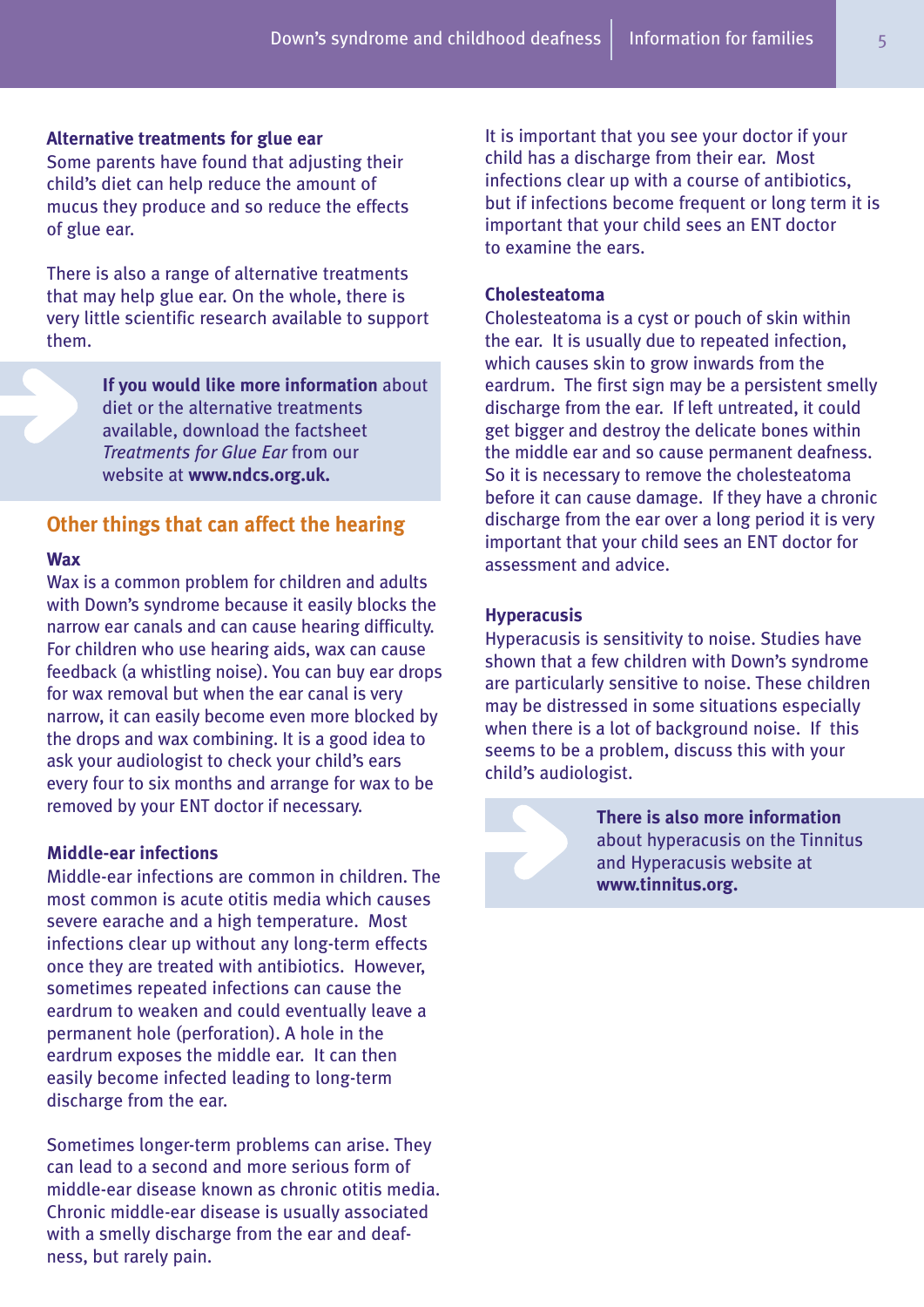# **What should I do if I am worried about my child's hearing?**

All children with Down's syndrome should have their hearing tested regularly. Depending on the type and degree of deafness, this might be every three to six months for young children and every year for older children. If you are worried about your child's hearing or feel that their hearing has changed between appointments, ask for an earlier appointment. The Down's Syndrome Medical Interest Group publishes guidelines for professionals on the frequency of hearing tests. Their contact details are at the end of this booklet.

Your child will need to be referred to your local audiology service for hearing tests. You can ask your GP, health visitor or paediatrician to refer you.

# **How is hearing tested?**

It is possible to test the hearing of all children from birth. There are two different types of test that can be carried out to find out about your child's hearing – objective tests and behavioural tests. Responses to hearing tests depend both on how the ear and its nerve connections are working as well as the stage of general development a child has reached. For example, a two- to three-year-old child with Down's syndrome may be tested using a hearing test normally used with an 18-month-old baby. Usually, several different tests need to be done over a period of time to be able to build up an accurate picture of your child's hearing.



# **Objective hearing tests**

# **Otoacoustic emissions (OAE)**

The otoacoustic emission test is commonly carried out as a matter of routine shortly after birth. It works on the principle that a healthy cochlea will produce a faint response when stimulated with sound. A small earpiece (containing a speaker and microphone) is placed in the child's ear and a clicking sound is played. If the cochlea is working properly, the earpiece will pick up the response. This is recorded on a computer and tells the tester whether more tests are needed.

A poor response to an OAE test does not necessarily mean that a child is deaf. Background noise, an unsettled baby, or fluid in the ear at the time of the test can all make it difficult to record the tiny response. The tester will explain the results to you and explain the next steps.

#### **Auditory brainstem response (ABR)**

Before testing, the audiologist will place three small sensors and a set of headphones on the child's head. During an auditory brainstem response test, the child does not have to do anything. The computer measures the electrical signal sent by the hearing nerves. This is then recorded. For an accurate result, the child must be very still and quiet throughout the test. In young babies it can be done while they are asleep. In slightly older children, a light sedative or anaesthetic may be offered.

The test measures whether sound is being sent from the cochlea and through the auditory nerve to the brain. It can be used as a screening test (Automated Auditory Brainstem Response – AABR) where the computer judges whether a response is present at quiet levels of sound, or diagnostically where different levels of sound are used and the audiologist interprets the results to find the quietest level of sound being detected by the hearing nerves at the frequencies tested.

In very young children and children who are not developed enough to have behavioural hearing tests, the results of the ABR test can be used to accurately fit hearing aids if these are necessary.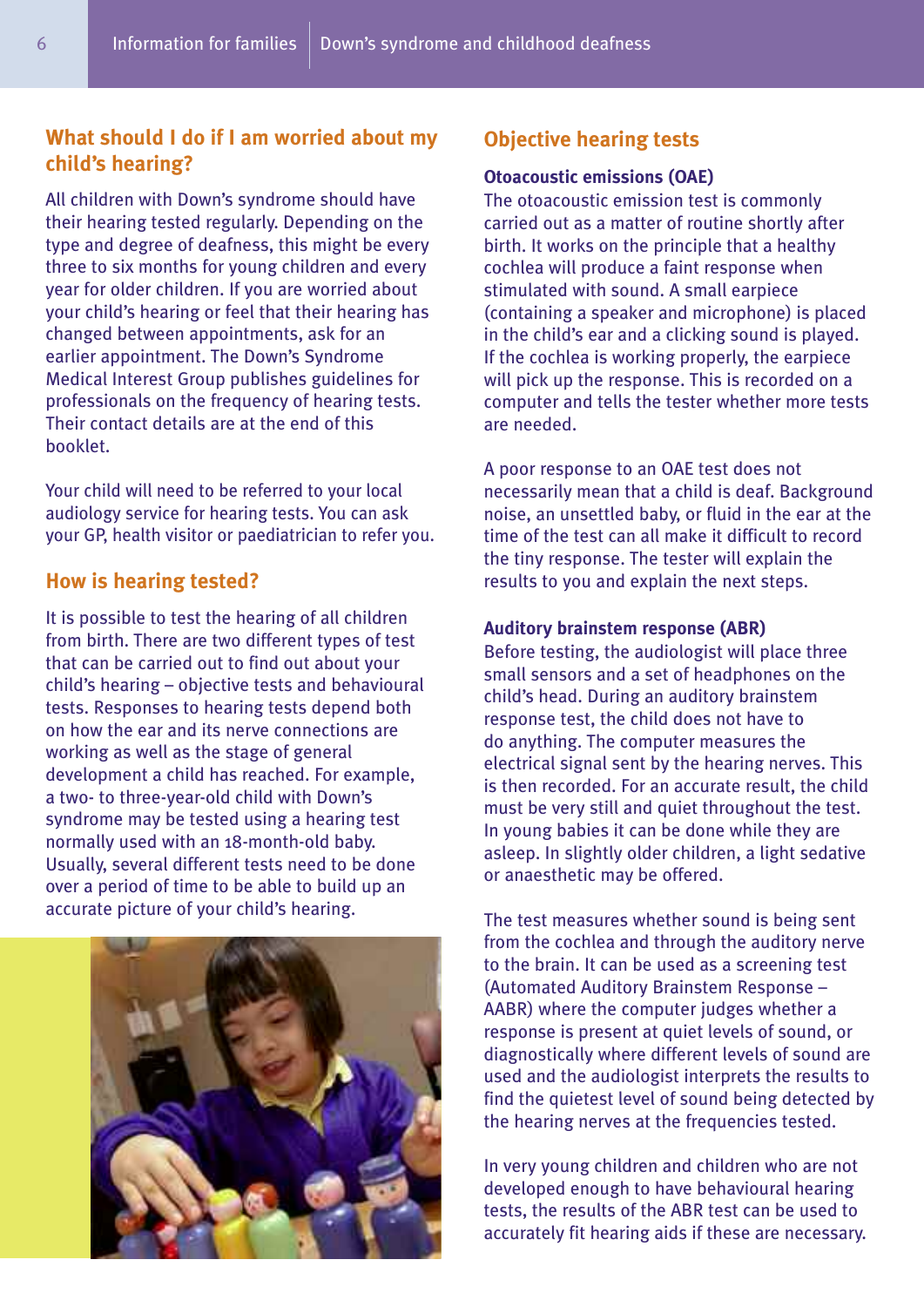In older children, this test may be used to confirm the results of their behavioural test.

# **Behavioural tests**

As your child gets older, their audiologist will get more information about their hearing. Tests involving toys and games are used as part of the assessment, and it involves your child listening to different sounds as part of a game.

#### **Visual response audiometry (VRA)**

Visual response audiometry is suitable for children from about six months of age. Using a machine called an audiometer, sounds of different frequencies and loudness are played through speakers. When the child hears the sound, they will turn their head and get a visual 'reward', such as a toy or puppet lighting up. The test can check the full range of hearing but does not give specific information about each ear. If your audiologist feels it is important to get information about each ear, this test can be done with small insert earphones.



#### **Pure tone audiometry (PTA)**

From about the age of three or four, children are actively involved in their hearing test through a technique known as conditioning. Younger children are taught to move a toy (for example, putting a peg into a board) each time they hear a sound. Older children are asked to respond to sounds by saying yes or pressing a button. Sounds are played through headphones, insert ear phones or sometimes through a speaker (when the test is known as soundfield audiometry).



# **Bone conduction**

All of the tests above are described as testing using air-conduction. That is, sounds passing through the ear canal and middle ear before reaching the cochlea. The tests can also be carried out using bone conduction. A small vibrating device is placed behind the child's ear. This passes sound directly to the inner ear through the bones in the head. This technique is useful for identifying whether a hearing loss is conductive or sensori-neural.

#### **Speech discrimination tests**

Speech discrimination tests check the child's ability to hear 'words' at different volumes. The tester asks the child to identify toys or pictures, or to copy words spoken by them or from a recording. From this the tester can assess the quietest level at which the child can correctly identify the words used. This test can also be used to assess lip-reading and signing skills.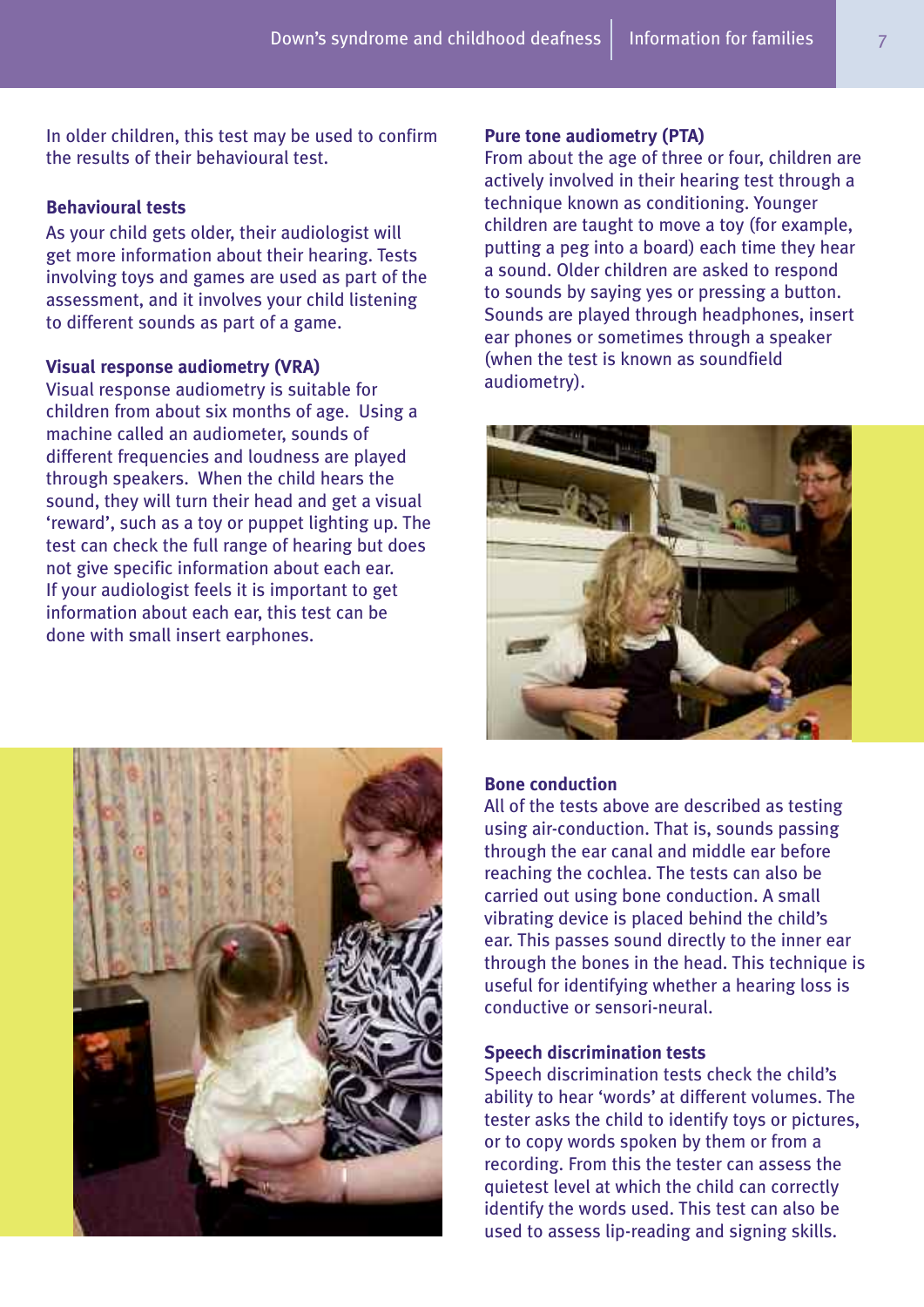# **Tympanometry**

Tympanometry is not a hearing test. It is used to check how well the eardrum and moving parts of the middle ear are working. A small earpiece is held gently in the ear canal. A pump causes the pressure in the ear to change. The eardrum should move freely in and out with the change in pressure. The earpiece measures this movement. If the eardrum is not moving freely there is likely to be some fluid ('glue ear') or another problem with the middle ear.



# **Tips on getting the best results from hearing tests**

All the hearing tests described above are harmless and painless. Nevertheless, a trip to the hospital or clinic can be daunting for some children. It may take a child with Down's syndrome longer to understand how the audiologist wants them to respond, and it may be more difficult to keep them interested in the tests. For these reasons it is important that the children are seen by people who have experience and an interest in children with additional needs.

Also, children can get very bored waiting to see the doctor or audiologist. This can mean that they don't get as involved as they can in hearing tests. Some clinics have a waiting area with games and toys, and you could ask if you can wait there. Or you could take a book, activity or something to eat and drink to keep your child occupied while you are waiting. If you know that your child will sleep at a particular time of day, or be more alert

or co-operative at certain times, let the clinic know so that they can arrange an appointment time that best suits getting accurate test results. Ask for a longer appointment and one at a time when your child will be at his or her best.

# **What do the results of the hearing test mean?**

Your child's test results will be written on a chart like this, known as an 'audiogram'.



There are different levels of deafness. These can be described as a decibel (dB) hearing level (how loud a sound has to be for your child to hear it) or described using terms such as 'mild', 'moderate', 'severe' or 'profound'. The very quietest sounds are at the top of the chart, getting louder as you look down it.

Your child's deafness may also be described as 'high frequency' or 'low frequency' and is measured in hertz (Hz). We commonly think of frequency as the pitch of a sound. A piano keyboard runs from low pitch on the left to high pitch sounds on the right and the audiogram is the same.

On the audiogram above we have added pictures of common sounds. These give you an idea of how loud and at what frequency the sounds occur.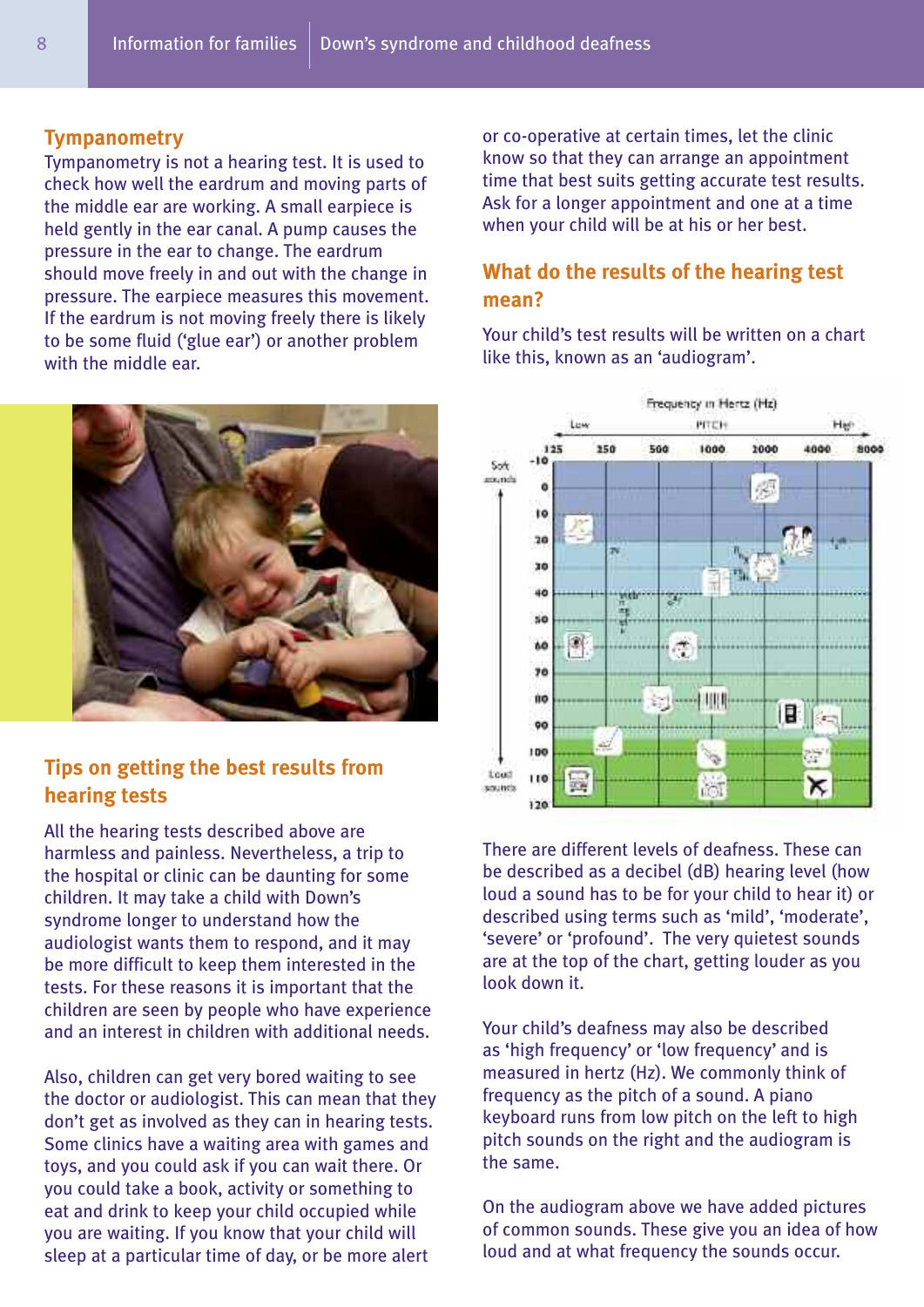There are also speech sounds drawn on the chart. You can see that all the sounds of speech occur over a range of frequencies. Try saying some of the speech sounds out loud while looking at the chart. The sounds m, b, and d are on the left-hand side and part-way down the chart. This means that they are at a lower frequency and are slightly louder than say f, s, and th which are higher in frequency and are much quieter. So it is important to be able to hear across the frequency range at a quiet level to be able to hear all the sounds of speech clearly.

Ask your child's audiologist to explain your child's test results and how they will affect your child's ability to hear speech. Your audiologist will need your permission to share the test results with other professionals (such as the speech and language therapist or school). It is a good idea to ask your audiologist for a copy of each hearing test for your own files and to take them with you when you visit the audiology department or ENT doctor.

# **Will my child's hearing change over time?**

All hearing losses are different. Some will change over time, others will stay the same. If you think that your child's hearing has changed, talk to your local audiology service.

# **What can be done to help?**

# **Specialist support services**

If your child has a hearing loss, your local audiology and education services will give you and your child support. Your audiologist will refer you to a teacher of the deaf who will be able to give you advice on encouraging good communication, using hearing aids, schooling and who is responsible for making sure your child has any appropriate support they need in school. You may also be offered an appointment with a speech and language therapist.

You may also be offered specialist equipment to help improve your child's hearing. Depending on the type and level of the deafness, there are several options available.

#### **Hearing aids**

Hearing aids can be useful for children with any level of deafness. The type of hearing aid that will be suitable for your child will depend on the type and level of deafness they have. Hearing aids work by amplifying (making louder) sounds going into the ear. Hearing aids come in a range of styles. Good-quality, digital hearing aids are available free of charge for all children on the NHS. Most children use behind the ear hearing aids in each ear.

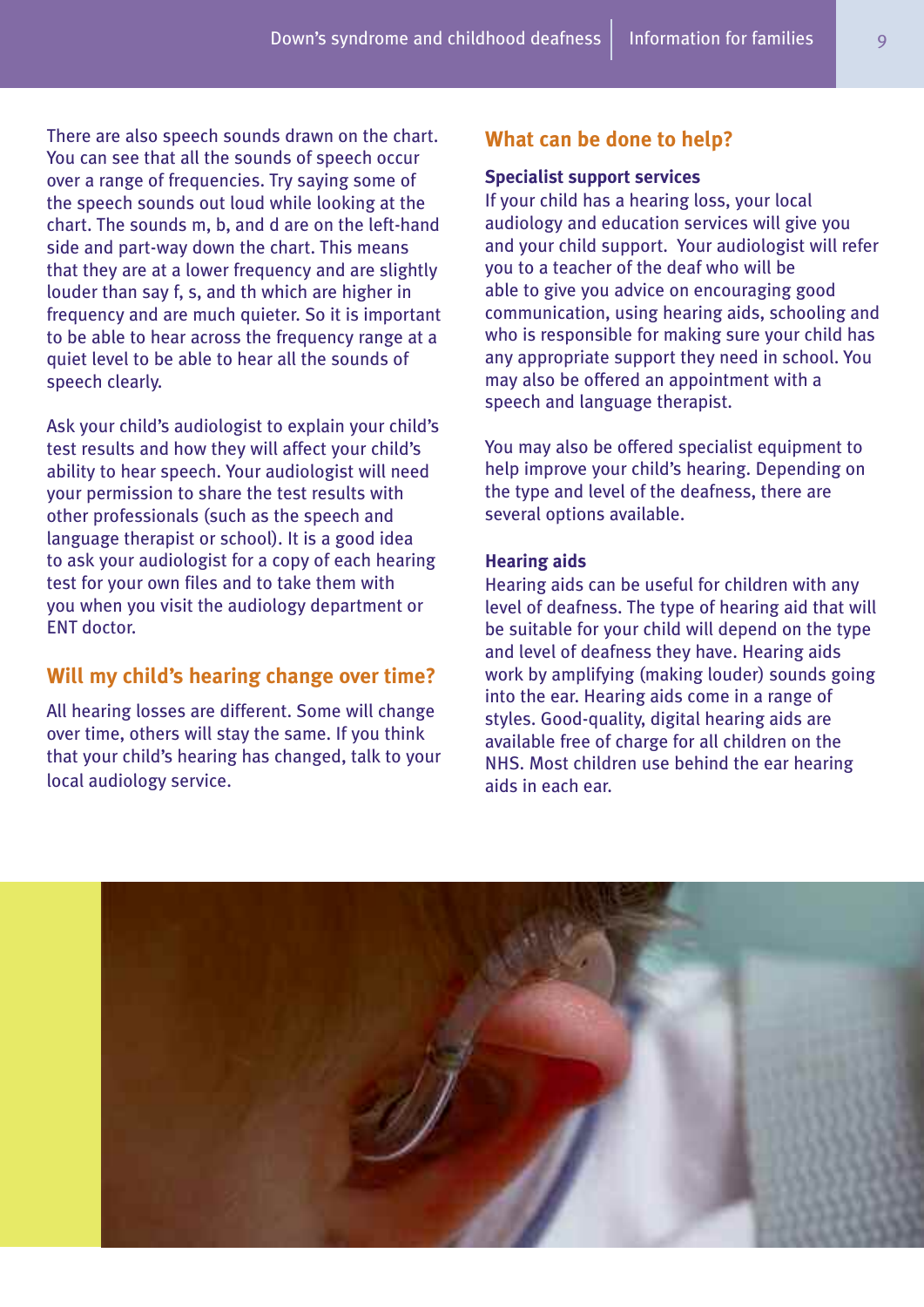The hearing aid sits on the top of the pinna (the outside part of the ear) and is connected to an earmould that is specially made to fit in the child's ear. Many children with Down's syndrome wear behind the ear hearing aids very successfully. Children with Down's syndrome often have very small and very soft pinna that can make keeping a behind the ear hearing aid in place difficult. It is also common for children with Down's syndrome to have very small ear canals. This can sometimes make it difficult to get well-fitting earmoulds. It may also mean that any wax produced quickly builds up in the ear canal.

The narrow ear canals and build-up of wax can cause some children difficulty in wearing behind the ear hearing aids as sound from the hearing aid 'bounces' back off the wax or the wall of the ear canal, causing whistling or 'feedback' from the hearing aids. If your child has any of these problems, talk to their audiologist about possible solutions.

Every hearing aid is programmed for the ear it will be worn behind. When the hearing aids are fitted you will be shown how to use them effectively as well as how to clean and maintain them and how to change the batteries. You should be given written information to take home. Your audiologist and teacher of the deaf will discuss when the best times are to use the hearing aids.

> **If you would like more information** about hearing aids you can download the booklet *Hearing Aids – Information for families* from our website at **www.ndcs.org.uk.**

# **Wearing hearing aids and glasses together**

There is usually room behind the ear for both the hearing aid and the arm of glasses. Occasionally the arm of the glasses may need to be adjusted and your optician can help you with this. Sometimes a different model of hearing aid might be tried. If the ear is naturally cupped forward, surgical tape (such as Micropore) or wig tape help to hold the hearing aid in place. Your audiologist can usually supply this tape.



**Tips for getting children to wear hearing aids** Introducing hearing aids to a young child can be difficult for the child and you. Some children immediately accept the hearing aids and wear them without complaining. Other children struggle and complain.

When a child first starts wearing hearing aids, it is important that they wear them regularly. This allows the child to get used to them and lets you and the audiologist see what benefit they are having.

The first task is to encourage your child to like their hearing aids. Your own attitude towards them is important. If you are positive, your child will be more positive about wearing them.

Remember that you are putting something in your child's ear that has not been there before. If you are fitting hearing aids to your baby, the chances are that he or she will not be bothered by them unless you are nervous or upset.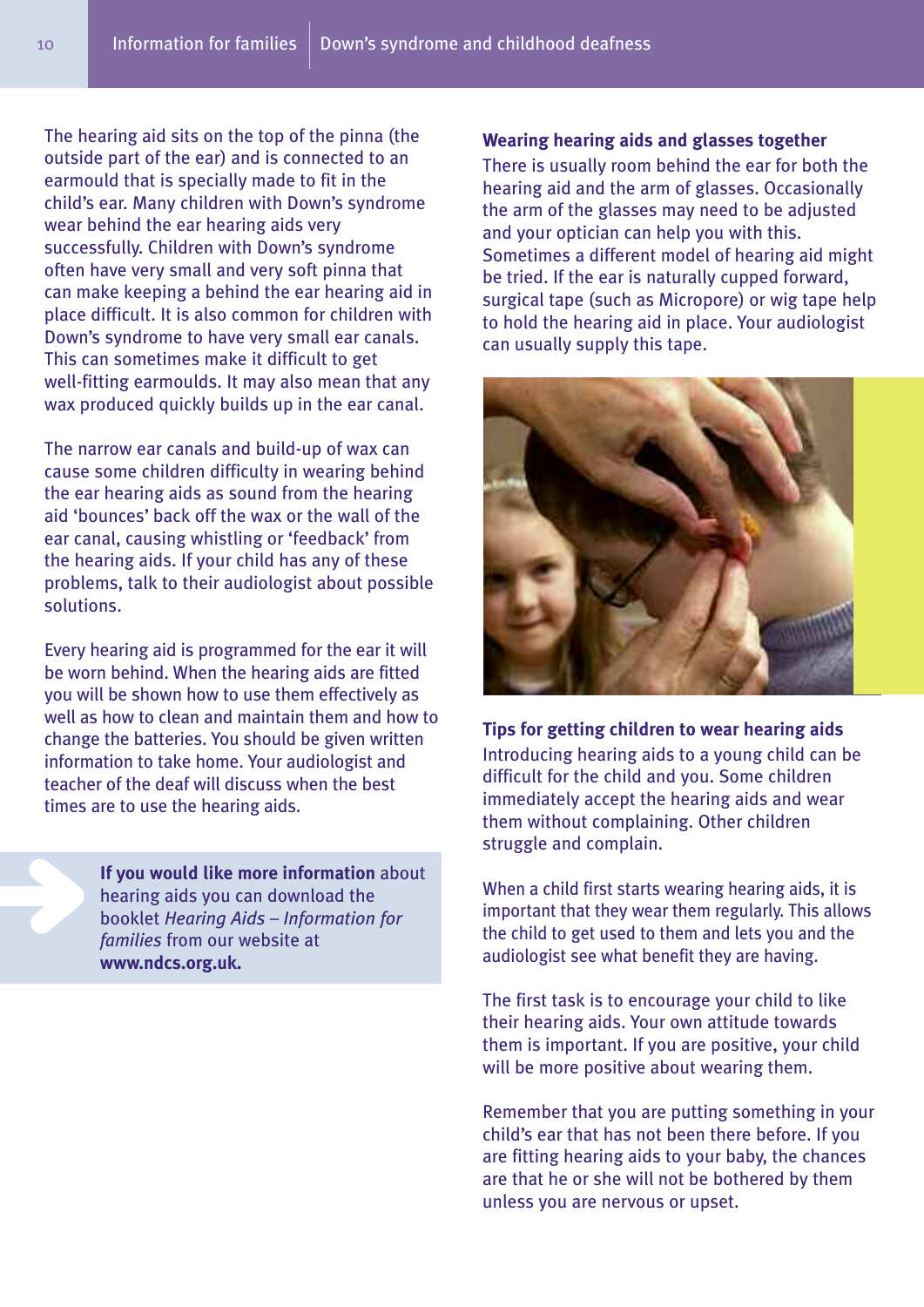# **Getting children to wear hearing aids** Here are some useful tips from parents

- Hold the earmoulds in your hand for a couple of minutes before trying to put them in. This makes them warmer and less of a shock for your child. It also makes them softer, easier to put in and more comfortable. You can also try putting the aids in before your baby or young child normally wakes up, so that they are already in place. (But never leave babies and young children alone with hearing aids as they may put them in their mouths.)
- Try making putting on their hearing aids part of your child's dressing and undressing routine. Put the hearing aids in when they get up and take them out when they go to bed. It will become normal for your child to wear hearing aids whenever they are awake.
- Slowly build up the length of time that your child wears their hearing aids. Depending on how your child is taking to the aids, you could start with just a couple of minutes several times a day. If you are feeling stressed because you have already put the aids in many times that day, and each time your child took them out within seconds, stop trying and have a rest. Your child will sense that you are feeling stressed and this will only make it more difficult. Try again later or the next day when you are both feeling a bit more relaxed.
- Have something ready to distract your child, such as a favourite toy. Perhaps you could even have a special toy that they play with only when they are wearing their hearing aids.
- Your child may remove their hearing aids if they are uncomfortable or painful. If you notice your child removing their hearing aids after loud noises or because their ears hurt, or if your baby blinks often when they are listening to sounds around them, check that the settings on the hearing aids are correct and talk to your child's audiologist or teacher of the deaf.
- Keep the hearing aids in a special and safe place. If your child takes their hearing aids out, take your child with the hearing aids to the special place and put them away. They will learn to put the aids in the special place when they take them out, and you won't have to go looking for them every time they disappear.
- Try to meet other parents so they can share their experiences with you. This may also give your child the chance to see other children wearing hearing aids so they know they are not the only one. It may also be useful to meet adults with hearing aids so that your child can see that people of all ages wear them.
- Hearing aids are available in different colours, so your child can choose their favourite colour. You can also decorate the aids with stickers and personalise them. This can also help you to tell which hearing aid is for which ear. Earmoulds also come in different colours and can have pictures, logos or glitter inside the plastic.
- Let your child have choices. Ask if they are going to wear their hearing aids. Perhaps offer them two of their favourite things to choose from as rewards when they wear their hearing aids.
- You may find that your baby's hearing aids whistle when you feed them or when they are lying down. The whistling is called feedback, and it happens because the microphone on the aids is close to something solid, like a mattress. Arranging pillows behind a baby, holding them in a different position or temporarily turning their hearing aids down or off while they are feeding can help.
- You can ask the hospital about hearing aid retainers (huggies). These are bands that clip around the aid and the child's ear. They secure the hearing aid to the ear. Surgical tape or wig tape can also be used.

**These tips are only the starting point, and you don't need to follow them all. Try the tips that you think may work for you and your child.**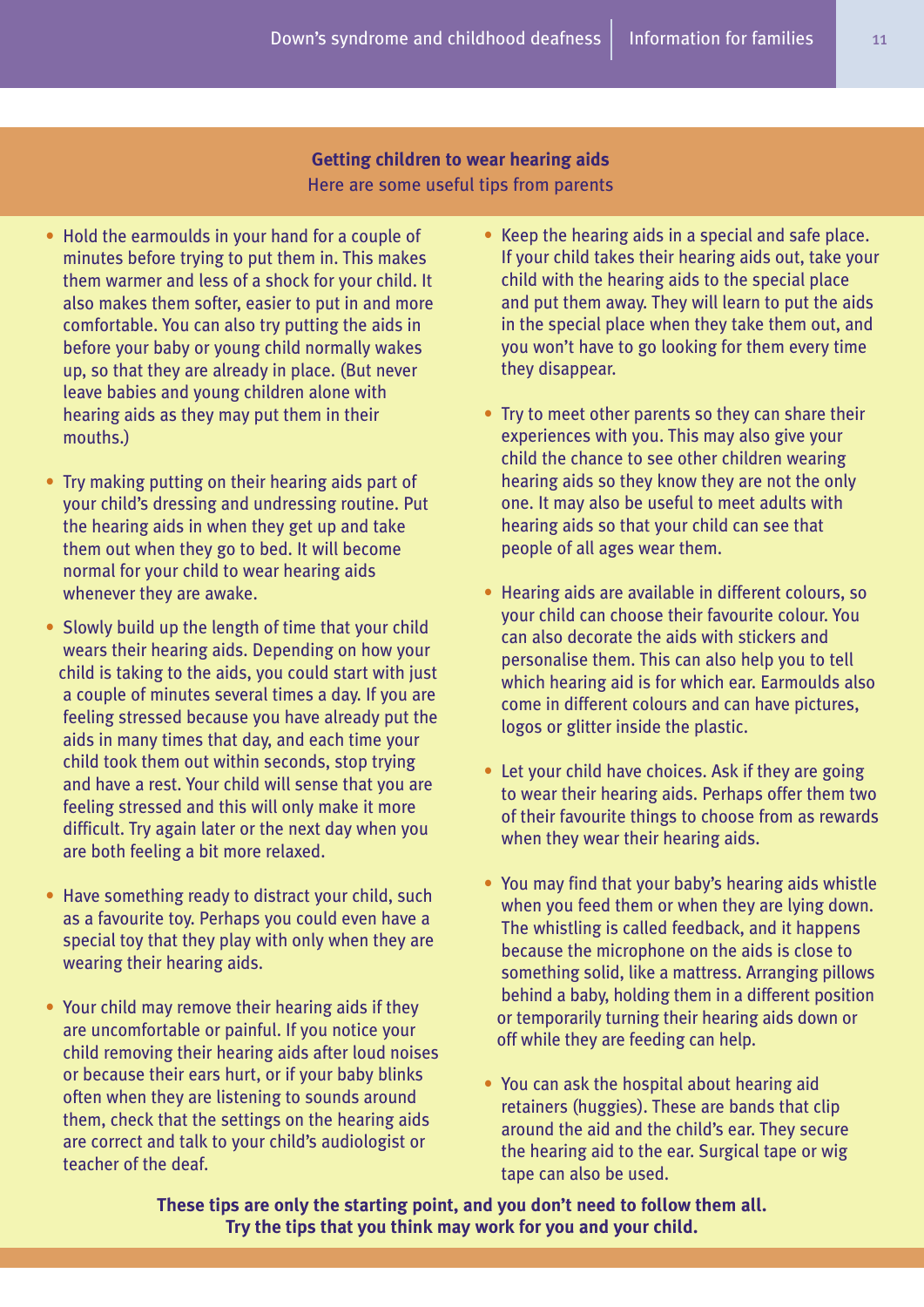# **Bone conduction and bone anchored hearing aids**

Children with Down's syndrome who have a conductive hearing loss and have problems wearing behind the ear hearing aids may benefit from a different type of hearing aid. Bone conduction hearing aids use a vibrating pad that allows sound to be conducted through the bone rather than through the middle ear. They are worn on a headband with the vibrator behind the ear, resting on the mastoid bone (part of the skull behind the ear).

Children who have a permanent conductive hearing loss and find a bone conduction hearing aid effective may also be suitable for a bone anchored hearing aid. These hearing aids have a sound processor that clips onto a fixture (known as an 'abutment') attached to a small titanium screw that has been implanted in the skull just behind the ear. Through the abutment, the sound processor is directly connected to the skull bone which the cochlea (inner ear) forms part of. This allows sound to be transmitted more directly to the inner ear.



In very young children when the skull bone is too thin to firmly hold the fixture the sound processor attaches to, or in older children who are not suitable for surgery, a bone anchored hearing aid worn on a soft headband can be used. The bone anchored hearing aid worn on a soft headband is taken on and off like other bone conduction hearing aids and can be used permanently or temporarily during the assessment stage.



**There is more information** about bone conduction and bone anchored hearing aids in our booklet *Bone Anchored Hearing Aids – Information for parents and families*.

# **Cochlear implants**

Cochlear implants may be useful for children who have severe to profound sensori-neural deafness and cannot hear the full range of speech sounds with hearing aids. A cochlear implant is different from a hearing aid. It provides a sensation of hearing by stimulating the auditory nerve using electrical signals. The implant has two parts – a receiver which is implanted under the skin behind the ear and an outside part which is worn like a hearing aid. The decision to have a cochlear implant is an important and difficult one for many families. Children have to be referred to a specialist centre to be assessed over a period of time before a decision to go ahead can be made. If you think your child may benefit from a cochlear implant, ask the doctor in charge of your child's audiological care to refer you to a cochlear implant centre.



**There is more information** about cochlear implants in our booklet *Cochlear Implants – A guide for families.*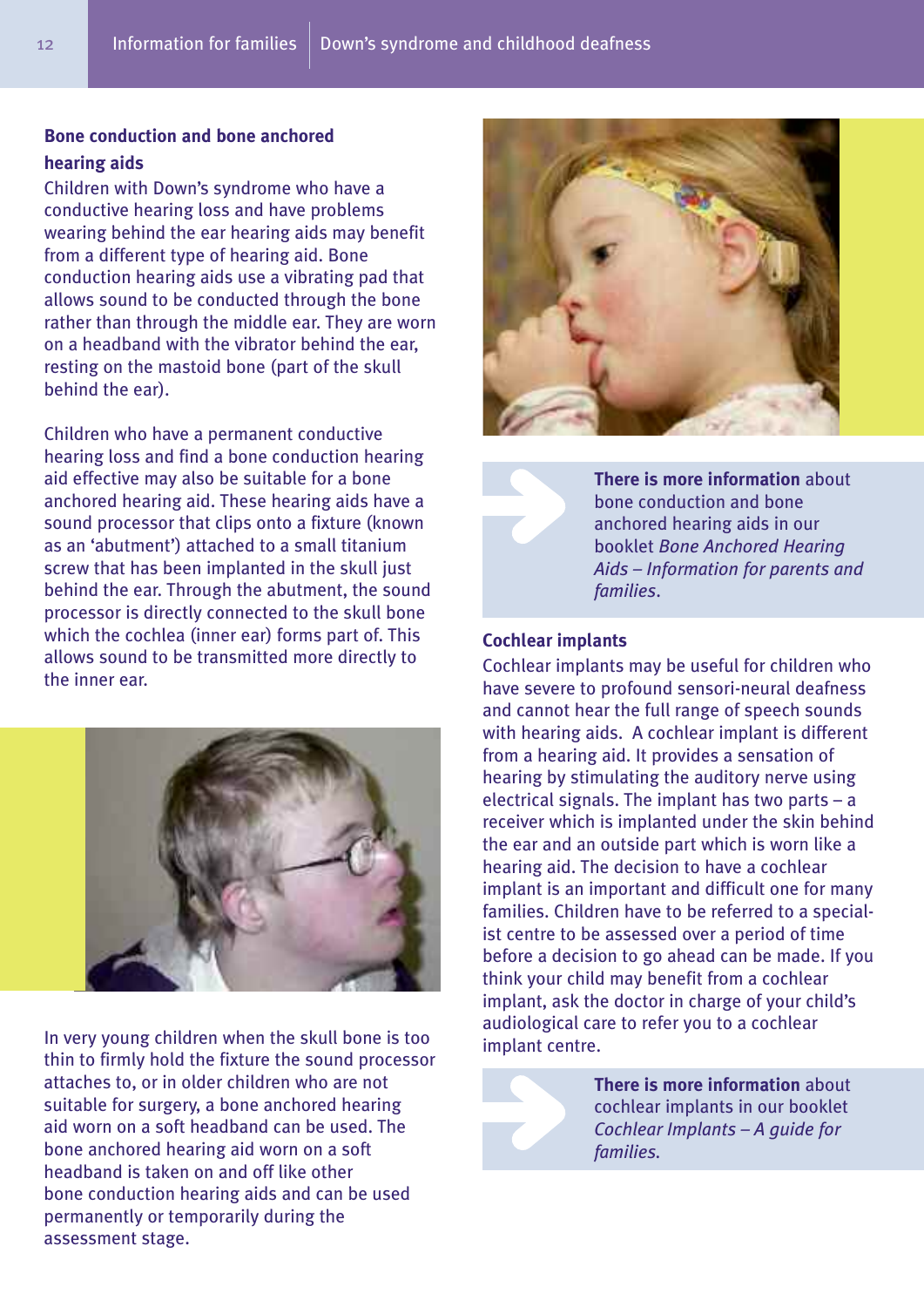### **Radio aids** – **what is a radio aid?**

There are many situations in which your child may find it particularly difficult to listen.

# **The three main situations are where**

- there is unwanted background noise
- sounds are echoing around the room
- there is a distance between the person who is speaking and the deaf child.

A radio aid can help to overcome these problems. For example, if your child is using a radio aid in school, a teacher standing at the far end of a noisy classroom should sound as if he or she is standing directly in front of your child.

A radio aid consists of a transmitter worn by the person who is speaking (for example, a teacher), and a receiver worn by your child. The radio aid works by making the sound the child needs to hear clearer in relation to other unwanted noise.

#### **Who can a radio aid help?**

If your child benefits from their hearing aid or cochlear implant, they may find a radio aid useful. This is because a radio aid will work with your child's hearing aid or cochlear implant to make it easier for them to concentrate on the sounds they want to hear.

Children with all levels of deafness have benefited from using radio aids. Radio aids do not amplify sounds in the same way as hearing aids, but they help your child to concentrate on the particular sounds or voices they need to hear. Your child's hearing aids are chosen to suit their deafness and the radio aid is set up to work properly with the hearing aids. So the benefits of a radio aid are limited by the suitability of the hearing aids.

# **Soundfield systems**

Soundfield systems should not be confused with radio aids, although they are designed for similar purposes. Soundfield is an increasingly popular system in schools. The systems are designed to improve listening conditions for all children in the classroom. They can be used with or without hearing aids.

#### **How do soundfield systems work?**

A soundfield system includes a microphone, worn by the teacher. This is linked to an amplifier, (by radio transmitter or an infra-red transmitter to avoid the need for wires and allow the teacher to move around the room).

The soundfield system makes the teacher's voice louder. However, the aim is not to produce a very loud sound. Soundfield is not like a public address system. The aim is to produce a clear and consistent level of sound throughout the classroom. The teacher's voice is made just loud enough to be heard above unwanted background noises. A soundfield system that is set up correctly may not be noticeable. The teacher may have controls to set the correct level of sound for the room.

# **Who can it benefit?**

Most children who wear a hearing aid or a cochlear implant will still need to use a personal radio aid. The group most likely to benefit from a soundfield system is children with mild deafness who may otherwise be given no extra support at school. There are a large number of children who could fit into this category, including those with mild or unilateral (one-sided) deafness.

A soundfield system is also very helpful to the teacher. As well as helping them to avoid straining their voice, research has suggested that soundfield systems can improve discipline and concentration for all children.

# **Will soundfield systems solve all the problems of poor sound quality in a classroom?**

If it is practical to improve the quality of sound (acoustics) in a classroom (for example, by lowering ceilings, changing wall coverings and adding soft flooring) this should be the first step. Fitting a soundfield system in a room with very poor acoustics could make listening conditions more difficult, rather than improving them.



**There is more information** about radio aids and soundfield systems, used with or without hearing aids, in our booklet *Radio Aids – An introductory guide*.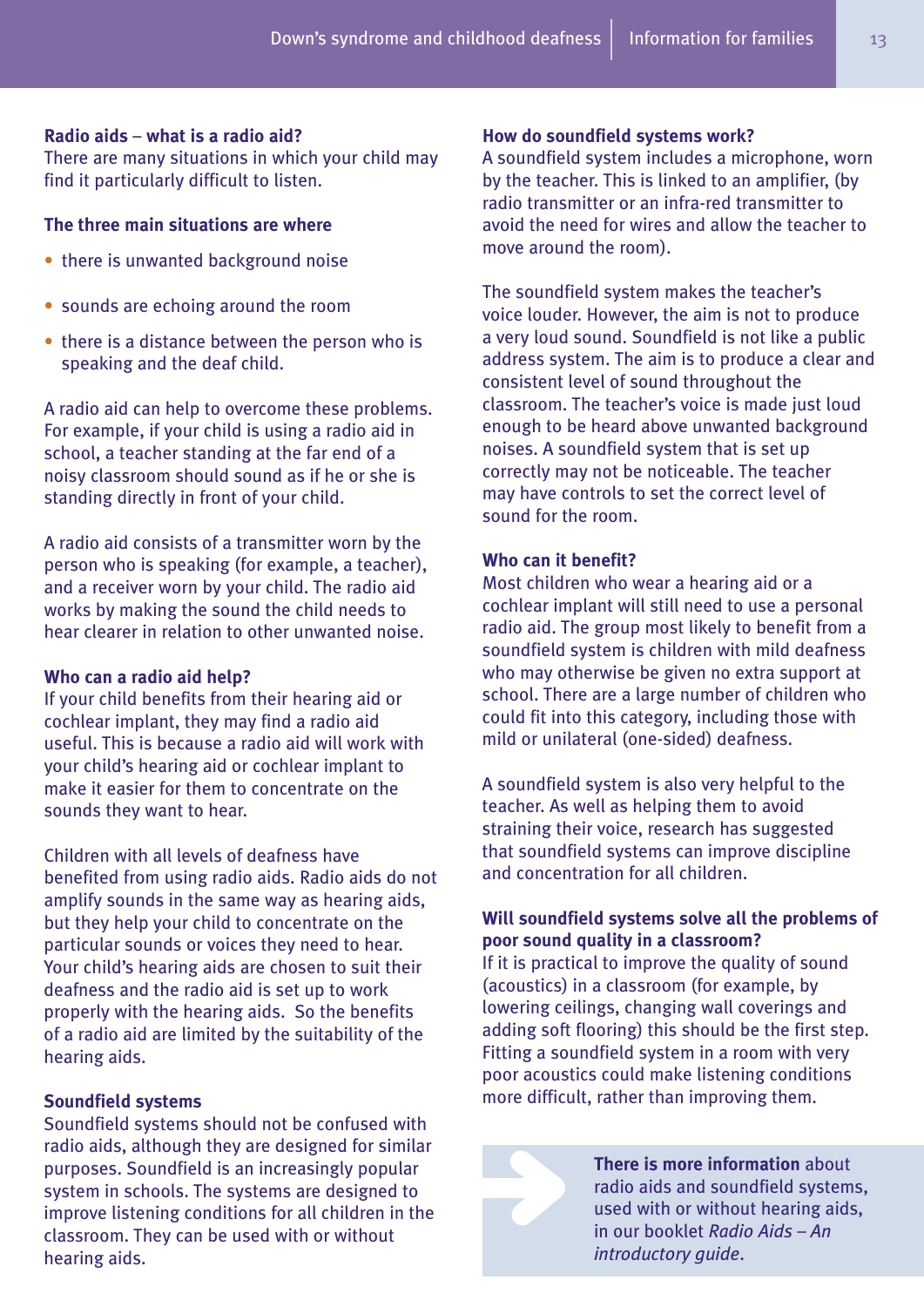# **How will I communicate with my child?**

Children with Down's syndrome communicate in a number of ways. Depending on their age, ability and level of deafness, they may use spoken language, makaton (a language programme using signs and symbols, often used by people with communication and learning difficulties), sign language or a combination of these. If your child is a baby, you will also be communicating by using facial expressions, body language, gestures and tone of voice to show love and let your child know that you are there. Developing good communication skills that are appropriate for your child's and family's needs is vital. Speech development may be delayed and it can be very helpful for families to learn some sign-based language to help the child communicate. Learning and using sign-based languages early on will not prevent speech from developing as long as normal spoken language and signs are used together.

It is important to remember that you do not have to make a choice for life. The communication method you choose may change as you learn more about your child's needs and preferences.



#### **Communication tips**

No matter which way you and your child communicate there are some tips that will help.

- Always give your child plenty of time to respond to anything you say. Make sure you have your child's attention before you start to talk to them.
- Make sure you are facing your child and maintaining good eye contact. Try to be on the same level as them, and allow some space for signing or lipreading if used.
- Use a well-lit room and don't have your back to a window, as this creates a shadow and makes it difficult to read facial expressions or to lipread.
- Speak clearly, naturally and at a normal pace. Don't shout, as it can appear to your child that you are angry. It also distorts lip patterns.
- Try to make sure that background noise is kept as low as possible. Even with hearing aids, it can be difficult to pick out what is being said. A room that is carpeted or that has curtains will help cut down the effects of noise in a room.
- If your child doesn't use sign language, use gestures and facial expressions to support what you say.
- While speaking don't smoke, eat or block the view of your face. Keep beards or moustaches trimmed and also remember that glasses and sunglasses can make it difficult to maintain eye contact.
- When in a group, speak one at a time. Indicate when a different person is speaking so that your child can keep up.
- Make sure you let your child know when there is a new topic of conversation.
- Some words or signs may not be easily understood, in which case use a different word or sign with the same meaning.
- Pause between sentences and check your child has understood you, and that you have understood them. Encourage them to stop you if they don't understand what you are saying.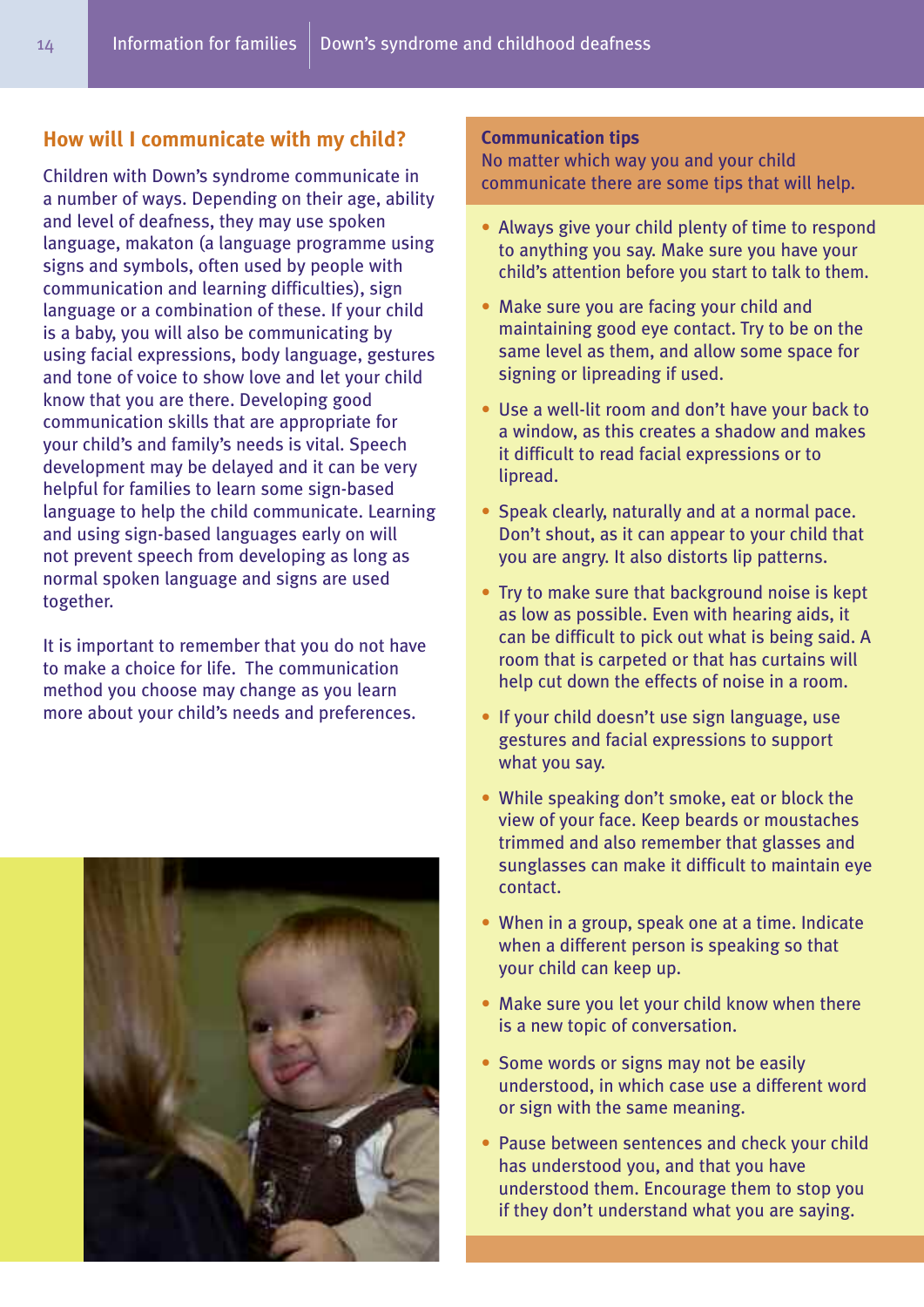# **Where can I get more help?**

For more information on Down's syndrome and childhood deafness you may like to contact the following.

# **NDCS Freephone Helpline**

15 Dufferin Street, London, EC1Y 8UR Phone: 0808 800 8880 (voice and text) • Email: helpline@ndcs.org.uk Web: www.ndcs.org.uk

#### **Down's Syndrome Association**

Langdon Down Centre, 2a Langdon Park, Teddington, TW11 9PS Phone: 0845 230 0372 • Fax: 0845 230 0373 • Email: info@downs-syndrome.org.uk Web: www.downs-syndrome.org.uk

### **UK Down's Syndrome Medical Interest Group (DSMIG)**

Evidence based information for health care professionals on hearing problems in Down's syndrome but including resources for parents. For medical queries use the online form on the website below. Email: info@dsmig.org.uk (non-medical queries only) Web: www.dsmig.org.uk

# **The ENT and Hearing Clinic for Children with Down's Syndrome**

Royal Manchester Children's Hospital, Oxford Road, Manchester, M13 9WL Phone: 0161 701 5039 · Email: Patrick.Sheehan@cmft.nhs.uk Web: www.cmft.nhs.uk/downs-ent

#### **The Down Syndrome Educational International**

The Sarah Duffen Centre, Belmont Street, Southsea, Hampshire, PO5 1NA Phone: 023 9285 5330 • Fax: 023 9285 5320 • Email: enquiries@dseinternational.org Web: www.dseinternational.org/en/gb

#### **The Makaton Charity**

Manor House, 46 London Road, Blackwater, Camberly, Surrey GU17 OAA Phone: 01276 606760 • Fax: 01276 36725 • Email: info@makaton.org Web: www.makaton.org

#### **Signalong Group**

A sign-supporting system based on British Sign Language and designed to help children and adults with communication difficulties, mostly associated with learning disabilities. Stratford House, Waterside Court, Rochester, Kent ME2 4NZ Phone: 0845 450 8422 · Email: info@signalong.org.uk Web: www.signalong.org.uk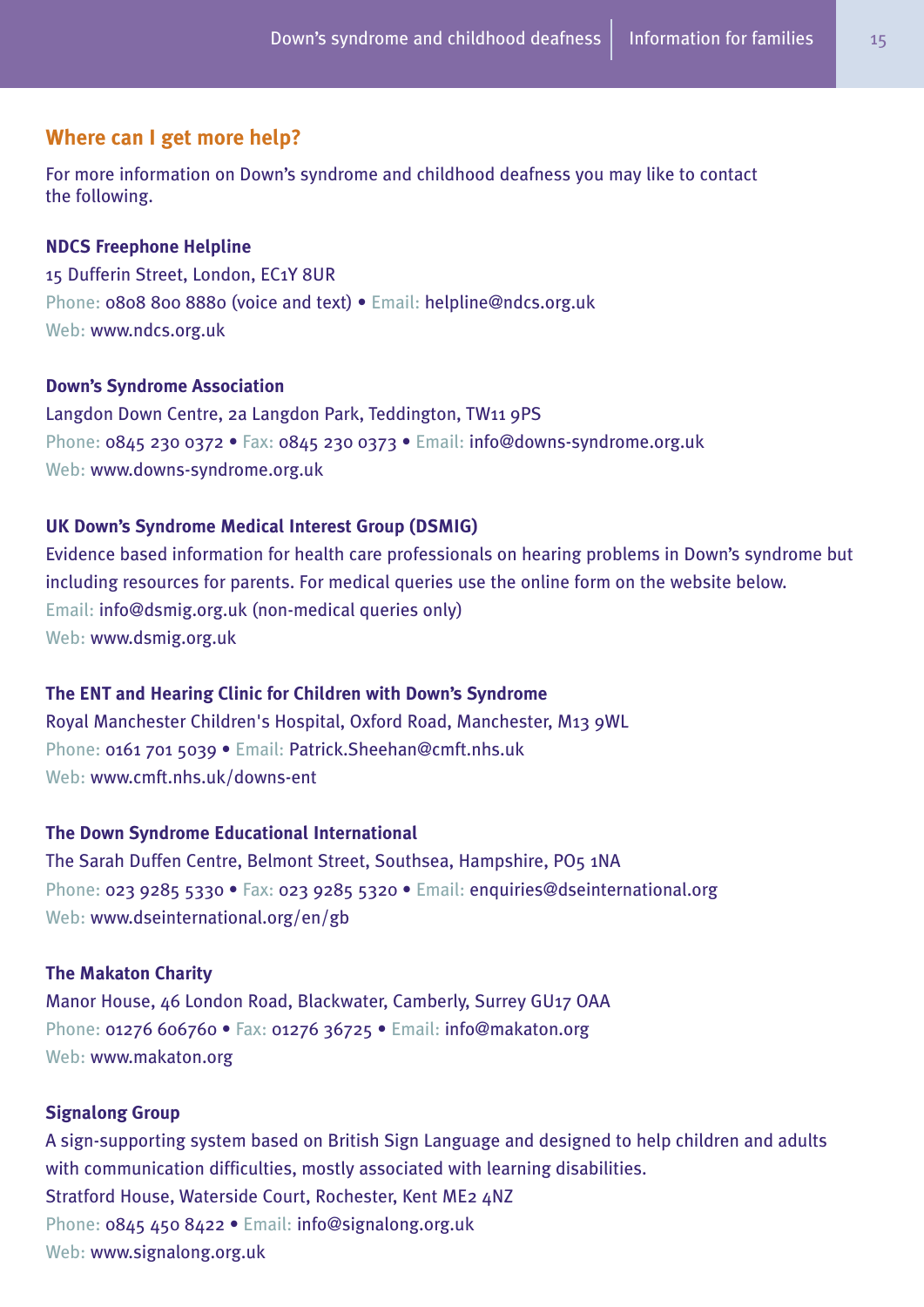# **Notes**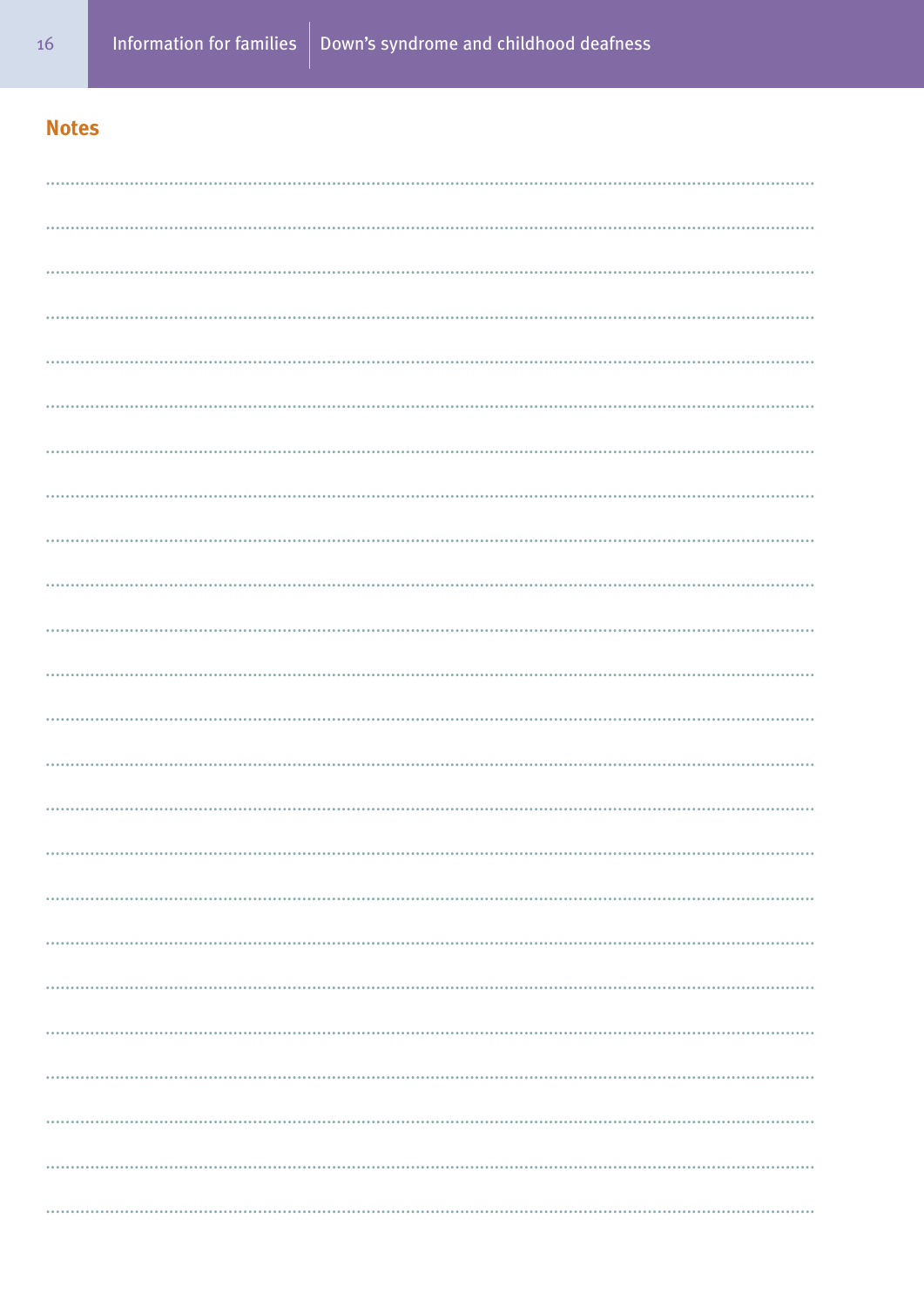**NDCS provides the following services through our membership scheme. Registration is simple, fast and free to parents and carers of deaf children and professionals working with them. Contact the Freephone Helpline (see below) or register through www.ndcs.org.uk**

- A Freephone Helpline 0808 800 8880 (voice and text) offering clear, balanced information on many issues relating to childhood deafness, including schooling and communication options.
- A range of publications for parents and professionals on areas such as audiology, parenting and financial support.
- A website at www.ndcs.org.uk with regularly updated information on all aspects of childhood deafness and access to all NDCS publications.
- A team of family officers who provide information and local support for families of deaf children across the UK.
- Specialist information, advice and support (including representation at hearings if needed) from one of our appeals advisers in relation to the following types of tribunal appeals: education (including disability discrimination, special educational needs (SEN) and, in Scotland, Additional Support for Learning (ASL)); and benefits.
- An audiologist and technology team to provide information about deafness and equipment that may help deaf children.
- Technology Test Drive an equipment loan service that enables deaf children to try out equipment at home or school
- Family weekends and special events for families of deaf children.
- Sports, arts and outdoor activities for deaf children and young people.
- A quarterly magazine and regular email updates.
- An online forum for parents and carers to share their experiences, at www.ndcs.org.uk/parentplace.
- A website for deaf children and young people to get information, share their experiences and have fun www.buzz.org.uk.